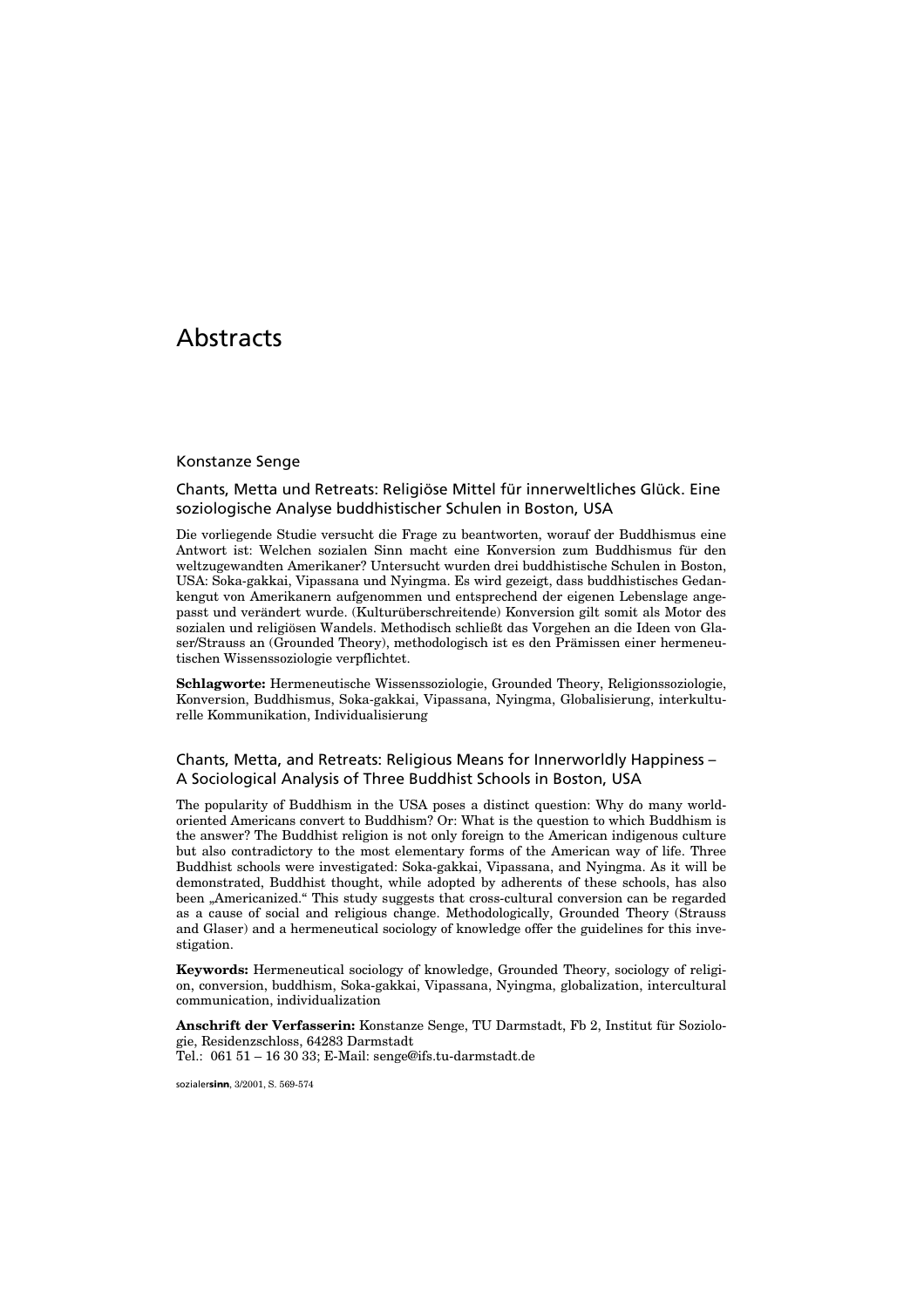#### 570 sozialer**sinn**, Heft 3/2001, S. 569-574

#### Rosa Maria Jiménez Laux

## Soziales Kapital und Geschlecht auf dem internationalen Arbeitsmarkt. Migrationsbiographien marokkanischer Hausmädchen in Spanien

Die Migration marokkanischer Frauen und ihre Eingliederung in den spanischen Arbeitsmarkt als Hausmädchen in Privathaushalten werden mit biographischen und ethnographischen Methoden untersucht. Es wird versucht die beiden methodischen Stränge in der Praxis und Analyse zu verbinden. Anhand einer Fallanalyse wird das Zusammenwirken von biographischen und strukturellen Lebensbedingungen mit den Arbeitsbedingungen im Privathaushalt im Einwanderungsland aufgezeigt. Mit dem Konzept der "Gefühlsarbeit" werden die Arbeitsbedingungen der marokkanischen Hausmädchen und ihre Beziehungen zu den Arbeitgeberinnen näher beleuchtet. Die Einstellung von Bediensteten im spanischen Privathaushalt ist zum einen als Fortführung der Tradition in den oberen spanischen Schichten, sowie als Folge veränderter Lebensentwürfe europäischer Frauen zu betrachten. Fehlende Dienstleistungen im Pflege- und Erziehungsbereich in Wohlfahrtsstaaten erklären zudem den hohen Transfer des sozial und geschlechtsspezifisch nachgefragten Kapitals der Migrantinnen für Privathaushalte auf dem internationalen Arbeitsmarkt.

**Schlagworte:** Migration, Geschlecht, soziales Kapital, Arbeitsmarkt, Dienstmädchen, Hausarbeit, Netzwerk, Biographie, Ethnographie

## Social capital and gender in international labour market. Migrant biographies of Morrocan , live-ins' in Spain

The migration of Moroccan women and their integration into the Spanish labour market as , live-ins' in private households will be studied with biographical and ethnographical methods. These two methods will be tried combined in practise and analysis. The interaction of biographical and structural conditions of life with the conditions of work in private household in the imigration country will be shown with a case study. On the basis of the concept of feeling work the conditions of work of the Moroccan live-ins' and their relations to employer women will be enlighten. Reasons for employment in private household are the continuous tradition in higher classes in Spain and the resultation of changed outlines of europe women lifes. The lack of services in education and care fields in Welfare States explains also the high transfer of social capital in international labour market from migrant women which demanding is gendered.

**Keywords:** Migration, gender, social capital, labour market, servant, housework, network, biography, ethnography

**Anschrift der Verfasserin:** Rosa Maria Jiménez Laux, Beginenhof 4, 28201 Bremen; E-Mail: romajila@uni-bremen.de

## Till Förster

#### Sehen und Beobachten. Ethnographie nach der Postmoderne

Die teilnehmende Beobachtung war nicht nur der methodische Kern der Ethnographie, sondern identitätsstiftend für die Ethnologie als Disziplin. Dennoch ist in der Ethnologie erstaunlich wenig über das Beobachten als methodische Grundlage des Faches reflektiert worden. Was zeichnet aber die ethnographische Beobachtung gegenüber dem alltäglichen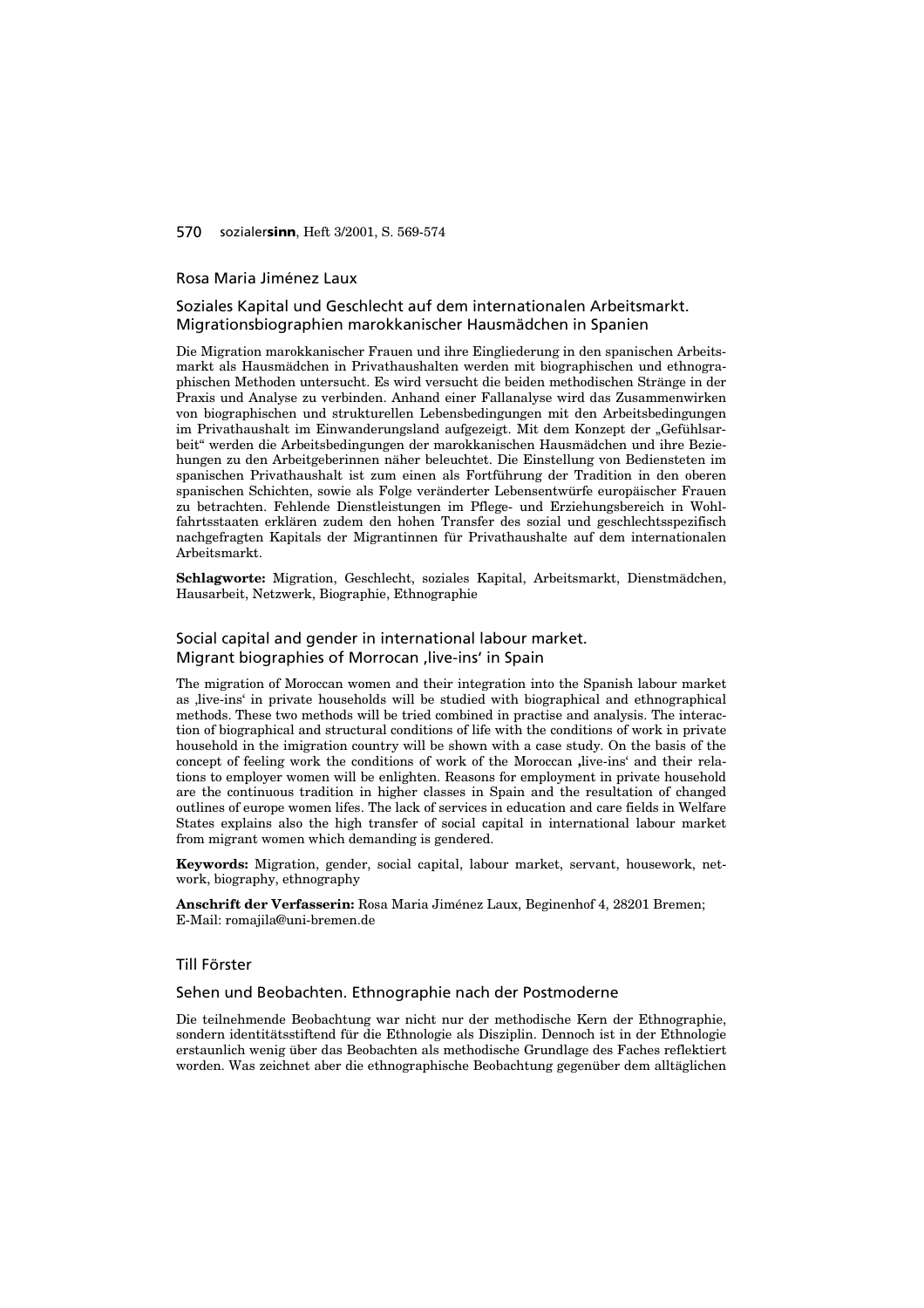Sehen aus? Welche Bedeutung hat das alltägliche Sehen für die Ethnographie? Und lässt sich schließlich das Sehen in der ethnographischen Beschreibung einholen? Diese Fragen stehen im Mittelpunkt des Artikels. Ein Rückblick auf die Geschichte der Ethnologie zeigt, dass die Bedeutung des alltäglichen Sehens vielen Feldforschern zwar bewußt war, doch in der Regel wird es in den Dienst einer auf kognitive Deutungsmuster zielenden Beschreibung gestellt. Dagegen eröffnet der Versuch, sich dem vorprädikativen, aber gleichwohl intentionalen Sehen zuzuwenden neue Möglichkeiten, die Sedimentierung alltäglicher Erfahrung und alltäglichen Wissens zu erfassen. Sehen als ein Handeln und ein Zugriff auf die Welt eröffnet eine andere methodische Perspektive, in der die Bildung nicht sprachlich gefaßter Wissensbestände in den Blick genommen werden kann.

**Schlagworte**: Ethnographie, Methoden, Sehen.

## Seeing and Observing. Ethnography after postmodernity

Participant observation has not only been the methodological core of ethnography, but has fundamentally contributed to the identity of social anthropology as an academic discipline. However, surprisingly little has been said about observation itself as the basis of ethnographical inquiry and anthropology in general. What, then, distinguishes ethnographic observation from seeing in everyday life? What, on the other hand, is the significance of ordinary seeing for ethnography? And how may seeing be transformed into ethnographic description? The article addresses these questions in two steps. A short review of anthropology's history reveals that many ethnographers were aware of the methodological significance of seeing in everyday life. But sooner or later it was reduced to servicing a description privileging conscious patterns of intention. Addressing the pre-predicative, but nonetheless intentional modes of seeing may offer new possibilities to cope with processes of sedimentation of everyday knowledge and experience. Seeing as an intentional act and as a mode of encountering the world may reveal new methodological perspectives allowing to focus on the formation of non-verbal knowledge.

**Keywords**: ethnography, methods, seeing.

**Anschrift des Verfassers**: Prof. Dr. Till Förster, Ethnologisches Seminar, Universität Basel, Münsterplatz 19, CH-4051 Basel, E-Mail: till.foerster@unibas.ch

#### Stefanie Tränkle

## Mediation im Rahmen des Strafrechts. Eine interaktionsanalytische Untersuchung der Strukturprobleme im Täter-Opfer-Ausgleich

In diesem Beitrag geht es um den Täter-Opfer-Ausgleich (TOA), der eine als Mediation organisierte außergerichtliche Alternative zum Strafverfahren darstellt. Es werden Strukturprobleme ermittelt, mit denen bei der Durchführung dieses Verfahrens zu rechnen ist. Dazu wird der Einfluß untersucht, den rechtliche und organisatorische Rahmenbedingungen auf die zwischen Täter, Opfer und Vermittler inszenierten Interaktionen haben können. Insbesondere die Abhängigkeit des TOA-Verfahrens vom fallzuweisenden Justizsystem und das Aufeinandertreffen von mediativer und juristischer Verfahrenslogik werden beleuchtet. Obwohl jeder Fall ursprünglich ein Strafverfahren ist, ist TOA der Idee nach der Versuch der Umgehung der juristischen Rahmung. Der Beitrag zeigt, daß diese nicht ausgeblendet werden kann, sondern im Gegenteil durch Determinierung der Handlungschancen der Akteure Einfluß auf die Interaktion nimmt.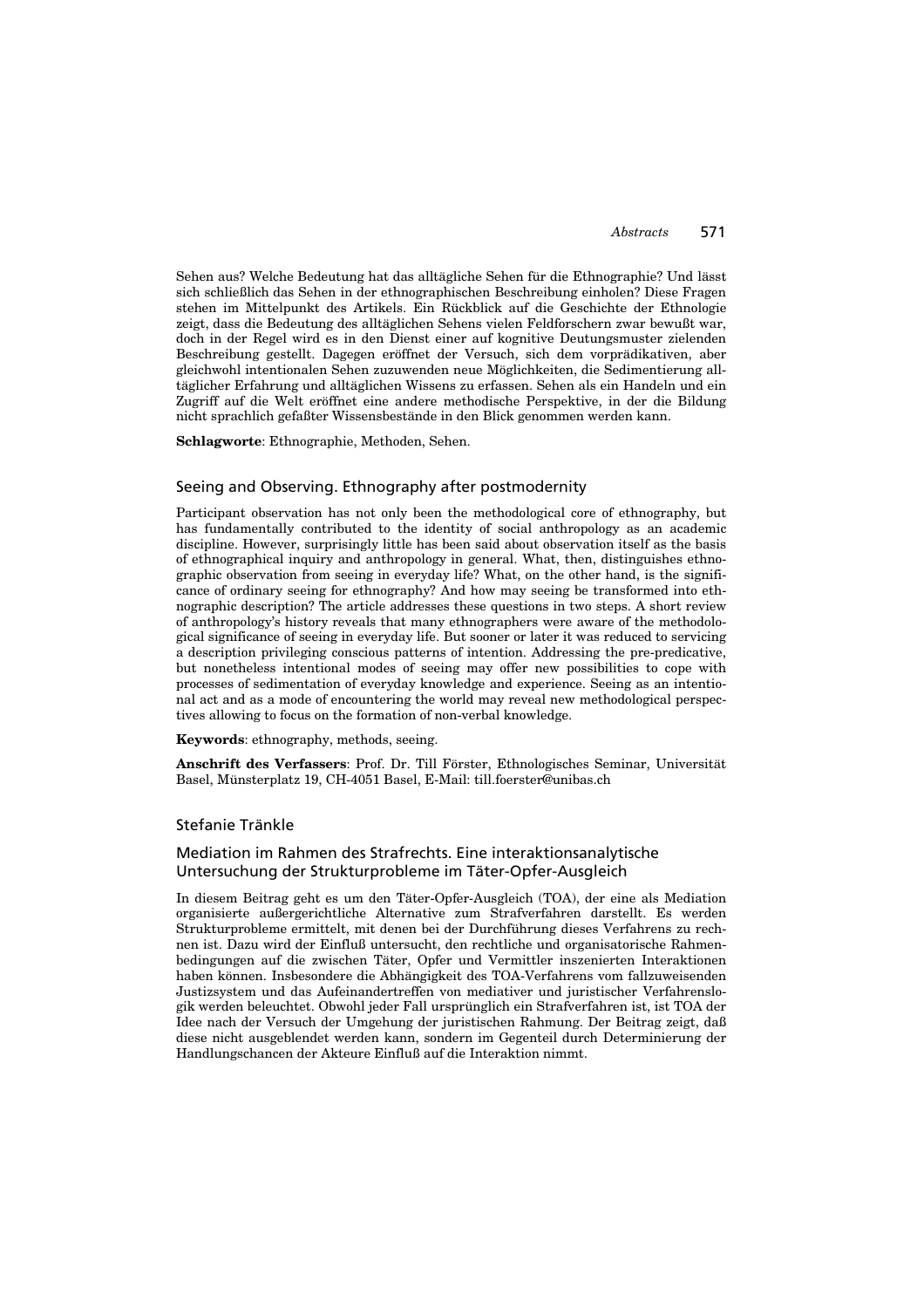#### 572 sozialer**sinn**, Heft 3/2001, S. 569-574

**Schlagworte**: Täter-Opfer-Ausgleich, Mediation, Interaktionsanalyse, Strukturprobleme

## Mediation in the framework of criminal procedure. An interactional analysis of the structural problems of victim-offender mediation

This article highlights victim-offender mediation (VOM), an out of court alternative to the criminal procedure. The purpose of the study is to identify structural problems that are typical for VOM proceedings. One mayor point of interest is the analysis whether and to what extent the generated interaction between offender, victim and mediator is affected by the legal and organizational framework. In particular, the dependence of VOM proceedings on the assigning criminal justice system and the confrontation between mediative and judicial logics of procedure are illuminated. Notwithstanding the fact that the cases are subject to the criminal justice procedure, VOM is based on the idea to bypass the judicial frame. The conclusion is that the judicial part within VOM must not be ignored; in contrary, it affects the interaction by determining the participants' scope and chances of action. The discussion of our findings is illustrated by the description of one concrete case.

**Keywords**: victim-offender mediation, mediation, interaction analysis, structural problems

**Anschrift der Verfasserin**: Stefanie Tränkle, Max-Planck-Institut für ausländisches und internationales Strafrecht, Günterstalst. 73, 79100 Freiburg

### Christine Plaß, Michael Schetsche

#### Grundzüge einer wissenssoziologischen Theorie sozialer Deutungsmuster

In Auseinandersetzung mit dem ursprünglichen heuristischen Deutungsmusterkonzepts U. Oevermanns und dessen Aktualisierung aus dem Jahre 2001 wird hier eine wissenssoziologische Theorie sozialer Deutungsmuster formuliert, die als Fundament für die empirische Analyse sozialer Wissensbestände und ihrer kollektiven Anwendung dienen soll. Das vorgelegte theoretisch-methodische Programm schließt einen radikalen Perspektivenwechsel ein: ,Deutungsmuster' wird vom subjektorientierten Schematakonzept zu einer zentralen Formkategorie sozialen Wissens. Dazu werden drei Basisannahmen einer wissenssoziologischen Deutungsmustertheorie postuliert und die zentralen sozialen Funktionen dieser Wissensform diskutiert. Ausgehend von diesen Postulaten werden sechs Elemente von Deutungsmustern theoretisch bestimmt. Der Beitrag schließt mit Hinweisen auf methodische Konsequenzen, die sich aus dem vorgeschlagenen Perspektivenwechsel ergeben.

**Schlagworte**: Deutungsmuster, Wissenssoziologie, Methodologie, interpretative Sozialforschung

## Fundamentals of a theory of patterns of interpretation based on the sociology of knowledge

Challenging Oevermann's initial heuristic approach to the concept of patterns of interpretation (Deutungsmuster) and his actualization in 2001, the outline of a theory of social patterns of interpretation that is based on the sociology of knowledge is presented. This theory is supposed to serve as a basis for the empirical analysis of social knowledge and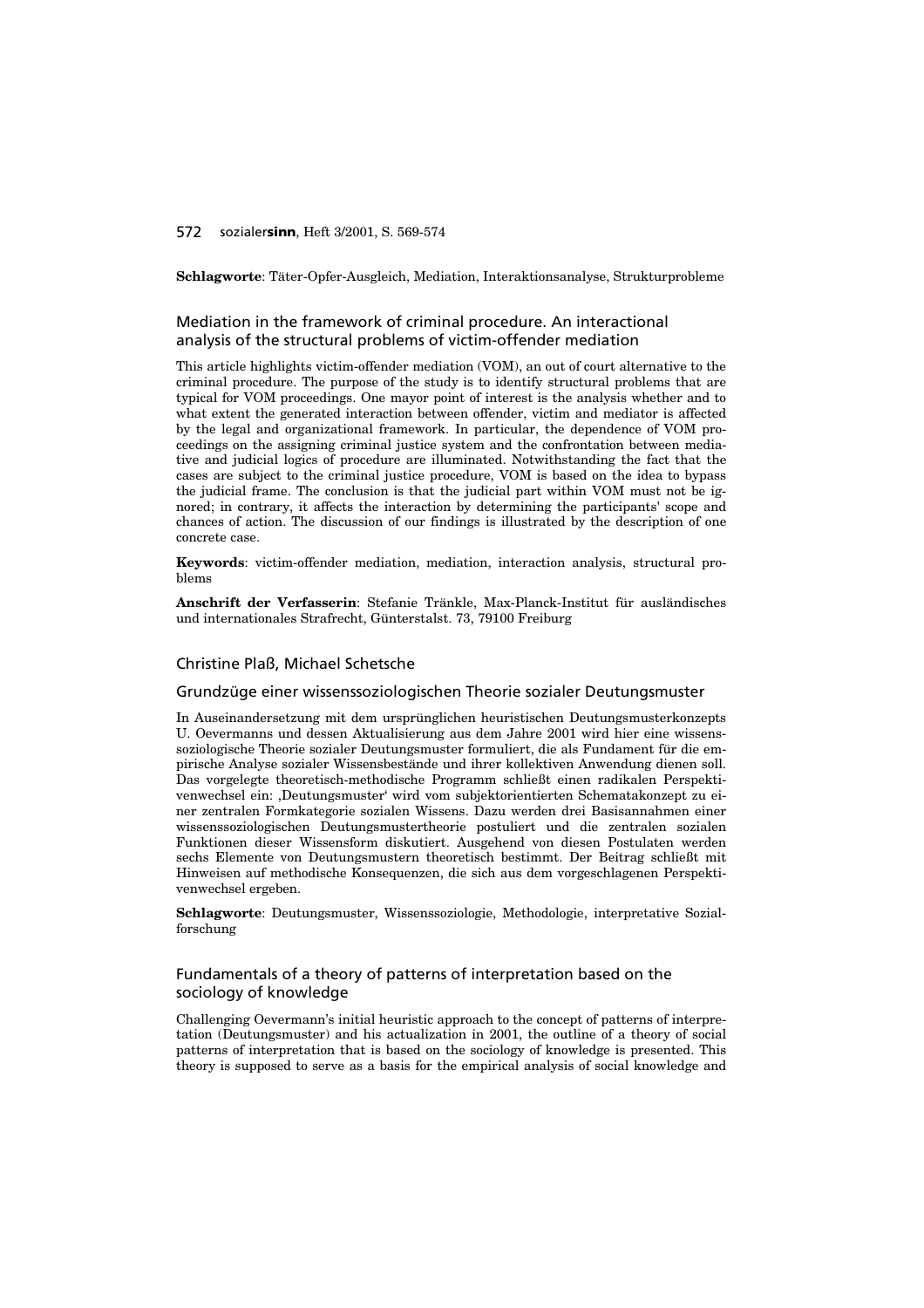its collective use. This approach proposes a radical change in theoretical and methodological perspectives: patterns of interpretation are not understood as a subject-oriented 'schemata' concept but as a 'form category' of social knowledge. Additionally three basic assumptions of this new theory of patterns of interpretation are postulated and the central social functions of this form of knowledge are discussed. Derived from the postulates, six components of patterns of interpretation are identified. In conclusion, methodological consequences that result from the proposed change in theoretical perspective are discussed.

**Keywords**: patterns of interpretation, sociology of knowledge, methodology, qualitative research

**Anschrift der Verfasser**: Christine Plaß/PD Dr. Michael Schetsche, Universität Bremen, Fachbereich 8-EMPAS, 28334 Bremen

### Ulrich Oevermann

## Kommentar zu Christine Plaß und Michael Schetsche: "Grundzüge einer wissenssoziologischen Theorie sozialer Deutungsmuster"

In Reaktion auf den Beitrag von Christine Plaß und Michael Schetsche wird nochmals (cf. sozialersinn 1/2001) die Zielrichtung der Konzeption sozialer Deutungsmuster als eines kollektiven 'tacit knowledge' verdeutlicht: daß Deutungsmuster wie theoretische Argumentationszusammenhänge strukturierte kognitive Gebilde sind, die für eine Kollektivität von Individuen gelten; daß Deutungsmuster sowohl die konkrete subjektive Disposition zum Handeln bestimmen als auch von den konkreten Individuen ablösbare, kollektive und einen milieuspezifischen Verbindlichkeitsanspruch erhebende Gebilde sind. Weiterhin wird nochmals der Begriff objektiver Authentizität als wichtiges Kriterium zur Unterscheidung von Lifestyle und Deutungsmuster erläutert. Schließlich wird die Relevanz des objektiven Handlungsproblems für die Konstitution von Deutungsmustern herausgestellt, die in diesem Bedingungsverhältnis als Krisenlösungen spezifiziert werden.

**Schlagworte**: Soziale Deutungsmuster, Authentizität, Handlungsproblem

## Comment on Christine Plaß and Michael Schetsche: "Fundamentals of a theory of patterns of interpretation based on the sociology of knowledge"

Replying on the paper of Christine Plaß and Michael Schetsche the aim of the conception of social interpretation patterns as a collective tacit knowledge' is cleared once again (cf. sozialersinn 1/2001): interpretation patterns are cognitive forms structured like theoretical argumentations, being valid for a collectivity of individuals; interpretation patterns as well determine the concrete subjective acting disposition as they are able to be abstracted from the concrete individuals, claiming collective validity for specific milieux. Furthermore the notion of objective authenticity as important criteria for discriminating lifestyle and interpretation patterns is explained. Finally the objective problems for acting are exposed as relevant for the constitution of interpretation patterns, which in this conditional relation are specified as solutions of crises.

**Keywords**: social interpretation patterns, authenticity, problem for acting